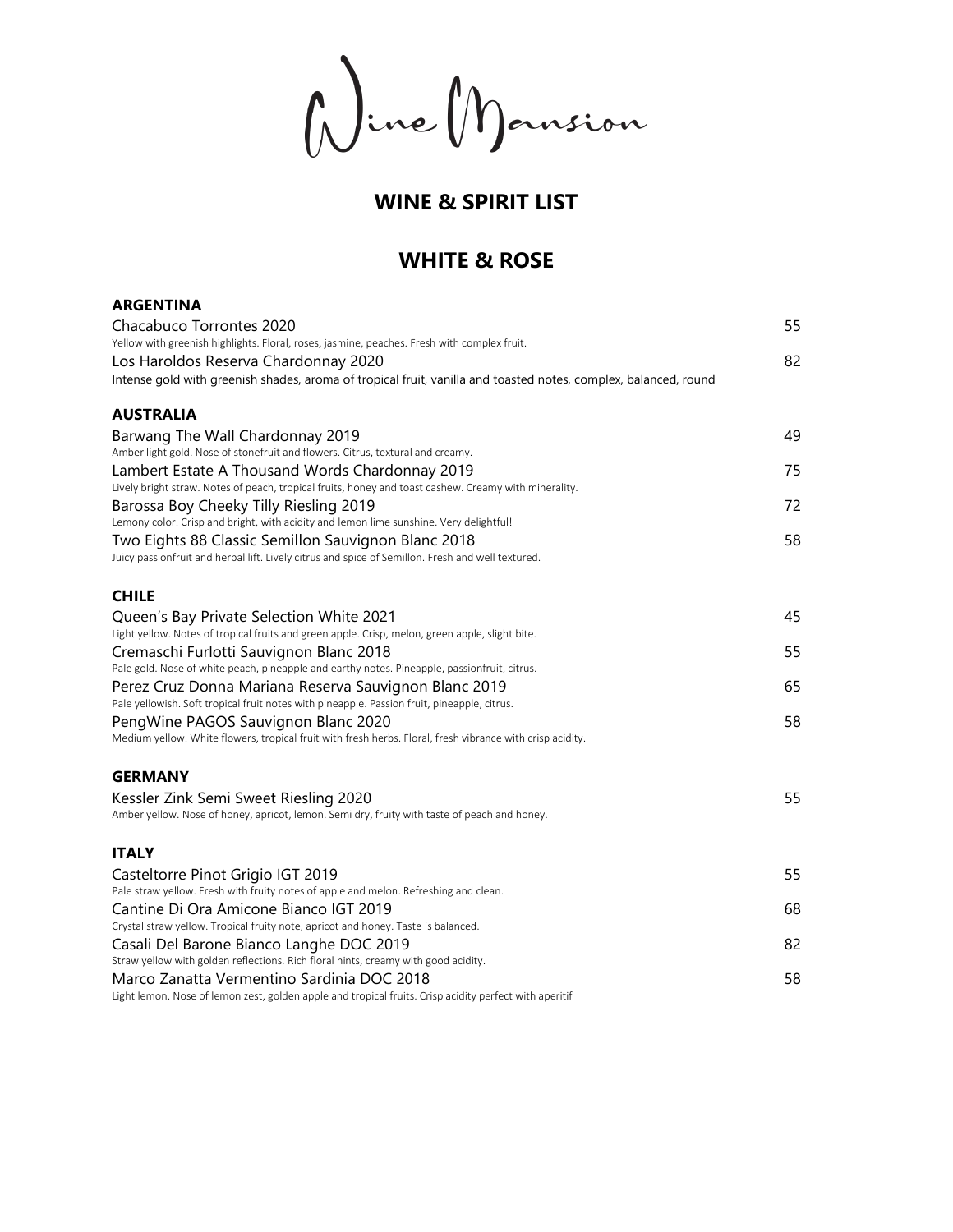**WHITE & ROSE**

#### **FRANCE**

| Les Portes De Bordeaux Blanc 2018                                                                         | 55 |
|-----------------------------------------------------------------------------------------------------------|----|
| Pale lemony color. Fresh, exotic fruits, peach on the nose. Gentle creaminess with long finish.           |    |
| Charme De Fonbadet Bordeaux Blanc 2018                                                                    | 58 |
| Pale yellow and green. Intense citrus fruits on the nose. Pineapple, peach, round and fruity.             |    |
| Chateau Grand Rousseau Bordeaux Blanc 2018                                                                | 65 |
| Pale lemon. Loads of tropical and citrus fruits. Very refreshing.                                         |    |
| Ruhlmann Schutz Sylvaner Blanc Alsace 2018                                                                | 78 |
| Pale yellow. Nose of lemon, mineral hints. Fruity with citrus fruits, pear and mineral touch.             |    |
| Ruhlmann Schutz Pinot Blanc Alsace 2018                                                                   | 78 |
| Pale yellow. Fruity aromas of honey and almond. Soft apricot, peach and citrus fruits.                    |    |
| Domaine de Sarabelle Le Mauzac Gaillac 2019                                                               | 68 |
| Rich aromas of apple and lime blossom. This powerful and voluptuous wine express great impressions.       |    |
| Domaine de Colombier Chablis Burgundy 2017                                                                | 85 |
| Gold with green tints. Aromatic, floral nose, honey and flowers. Honey acacia flower and almonds.         |    |
| Chateau St Sernin Cuvee Mirliflore Blanc Cahors 2020                                                      | 58 |
| Shiny pale robe. Fresh and fragrant nose with citrus, flowers and white fruits. Round and fresh.          |    |
| Domaine St Roch Les Petits Grains Rhone Valley 2020                                                       | 48 |
| On the nose, pomelos, lychees, lemon and white flowers. Pearly side with lot of fruit.                    |    |
| Domaine Gentile Patrimonio Blanc Corse 2020                                                               | 88 |
| Wine both dry and fruity. Very surprising to aging.                                                       |    |
| Domaine St Roch Le Prince d Orange ROSE Rhone Valley 2020                                                 | 55 |
| Exotic fruits, apricot. Beautiful freshness, the fruit is always present, a wine of thirst.               |    |
| Collin Bourisset Aligote Burgundy 2018                                                                    | 68 |
| Gold yellow color. Fruity nose with exotic fruits and citrus. Very easy to drink!                         |    |
| Vins Auvigue Macon Villages Burgundy 2020                                                                 | 75 |
| Very elegant wine with aromas of white flowers and white fruit. Mineral finish.                           |    |
| Lois Tete Beaujolais Memoria Blanc 2019                                                                   | 75 |
| Pale gold. This wine has gourmet and fruity aromas with a grilled hint. Roasted touch on finish.          |    |
| Domaine Faiveley Bourgogne Chardonnay 2017                                                                | 65 |
| Aromas of cooked apples, lemons and minerals. Bright acidity and a clean minerality aftertaste.           |    |
| E Guigal CDR Blanc Rhone Valley 2018                                                                      | 59 |
| Yellow gold, clear and brilliant. On the nose, white flowers, apricot and white peach. Rich body.         |    |
| <b>NEW ZEALAND</b>                                                                                        |    |
| Ka Tahi The One Sauvignon Blanc 2020                                                                      | 68 |
| Beautiful pale yellow. Citrus fruits, peach, pear dominate the nose. Crisp, gooseberry with passionfruit. |    |
| Sileni Estate The Straits Sauvignon Blanc 2016                                                            | 75 |
| Pale yellow. Aromatic, passionfruit, ripe tropical fruit. Crisp and refreshing.                           |    |
| Cloudy Bay Sauvignon Blanc 2021                                                                           | 78 |
| Pale yellow. Bright lifted citrus aromatics of kaffir lime and grape fruit. Nectarine and stonefruit.     |    |
| Saint Clair Vicar's Choice Sauvignon Blanc 2020                                                           | 68 |
|                                                                                                           |    |

Nose of lemon, lime and gooseberry. Loads of tropical flavours. Bursting with fresh aromas.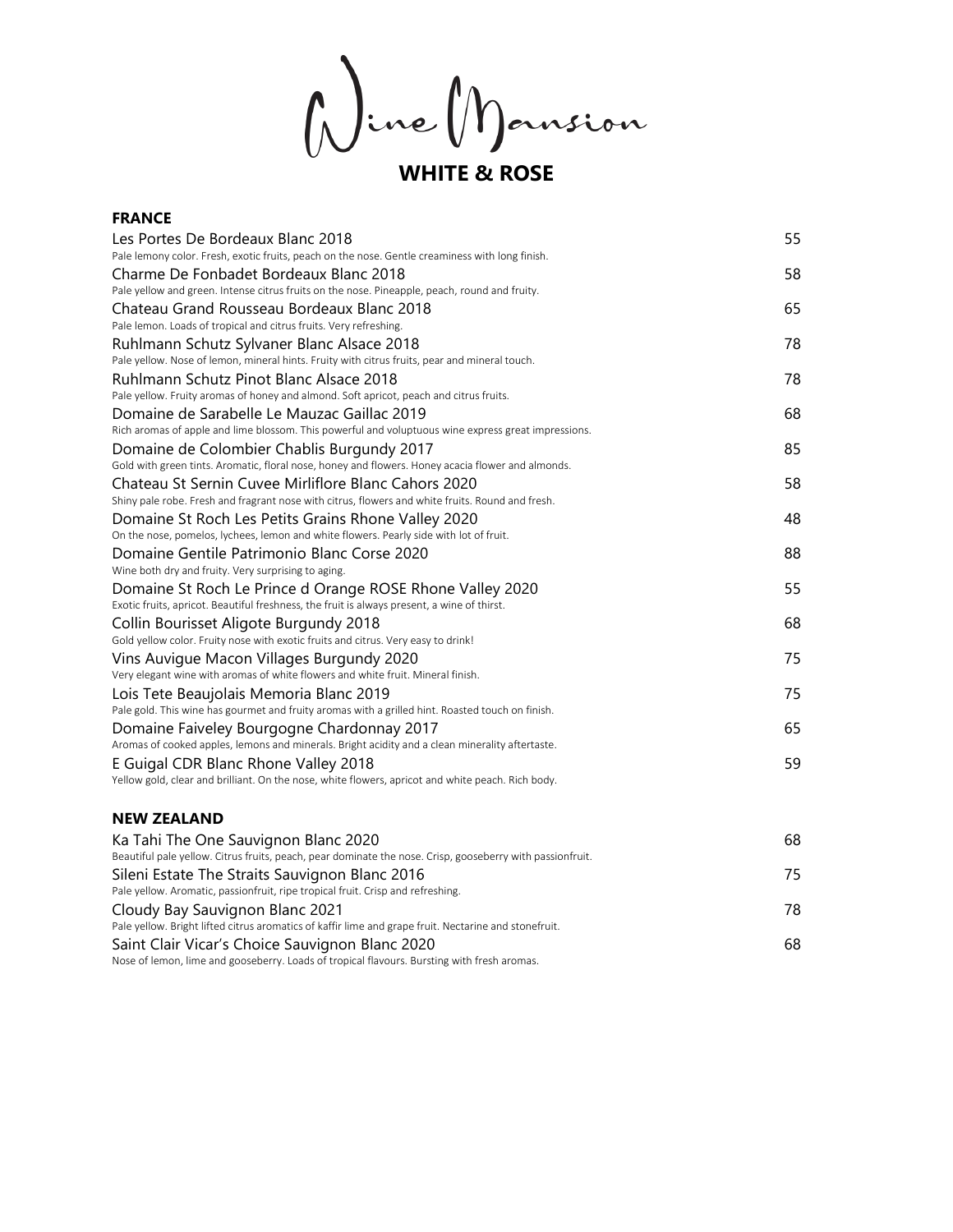$\bigwedge_{\sf RED}$ 

#### **AUSTRALIA**

| Barwang The Wall Cabernet Sauvignon 2019                                                                          | 49  |
|-------------------------------------------------------------------------------------------------------------------|-----|
| Bright red. Nose of plum, berries and tomato. Cedary oak, dept and smooth tannins.                                |     |
| Barwang The Wall Shiraz 2020                                                                                      | 49  |
| Deep ruby red. Black pepper, chocolate on the nose. Taste of. Rhubarb, plums and spice.                           |     |
| Barossa Boy Little Tacker GSM 2017                                                                                | 75  |
| Red purple hues. Raspberry, blackberry, fruits and caramel. Generous palate and oak tannin                        |     |
| Barossa Boy Double Trouble Shiraz Cabernet 2017                                                                   | 72  |
| Dark purple. Nose of chocolate, raspberry and earthy aromas. Blackcurrant duets with spearmint.                   |     |
| Barossa Boy Young Wisdom Mataro 2018                                                                              | 95  |
| Dark red. Blueberry aroma with hints of licorice and nutmeg. On the palate shows earthy characters.               |     |
| Barossa Boy Lifeblood Shiraz 2016                                                                                 | 128 |
| Deep red purple. Nose of blackberries, plums, baking spice and hint of smokey leather. Big grippy tannins         |     |
| Lambert Estate Mustang Sally Shiraz 2018                                                                          | 68  |
| Deep vibrant garnet. Aromas of vanilla, plum and cherry. Cinnamon, earth and eucalyptus.                          |     |
| Lambert Estate Complicit Merlot 2017                                                                              | 75  |
| Deep bright garnet. Nose of cherries, plums, redcurrant, rhubarb and violets. Chalky tannins.                     |     |
| Lambert Estate Forgive Me Zinfandel 2018                                                                          | 75  |
| Light garnet in color. Notes of sweet spices and jammy notes. Delicate structure with vanilla and red cherry.     |     |
| Two Eights 88 Classic Shiraz 2017                                                                                 | 58  |
| Plush fleshy texture. Notes of blackberry, chocolate and spice. Juicy fruit flavours and satisfying soft tannins. |     |
| Two Eights 88 Classic Cabernet Sauvignon 2018                                                                     | 58  |
| Scented with dark berries and toasty vanilla oak. Ripe fruit flavours, oak complexity.                            |     |
| <b>CHILE</b>                                                                                                      |     |
| Queen's Bay Private Selection Red 2021                                                                            | 45  |
| Ruby red. Nose of ripe plums and blackberries. Blackberries, mild coffee, fruity finishing.                       |     |
| PengWine GALA Cabernet Sauvignon 2018                                                                             | 58  |
| Berry fruit notes. Accompanied by a long finish of hazelnuts and caramel.                                         |     |
| PengWine ROCKHOPPER Carmenere Grand Reserve 2017                                                                  | 78  |
| Deep ruby Red. Robust aromas of red fruit, spices, ripe berries. Nice toasted oak and long finish.                |     |
| PengWine ROYAL Cab Sauv/Syrah/Carmenere/Petit V. 2014                                                             | 128 |
| Intense ruby with violet tints. Ripe cherries, cassis and strawberries. Complex long lasting seductive wine.      |     |
| Perez Cruz Reserve Cabernet Sauvignon 2019                                                                        | 65  |
| Deep burgundy red. Nose of red berries and spices. Good smooth tannins.                                           |     |
| Cremaschi Furlotti Single Vineyard Cabernet Sauvignon 2016                                                        | 75  |
| Intense ruby red. Blackberry, plums, oak and coffee. Full bodied, vanilla, toast.                                 |     |

Perez Cruz Liguai 2018 **85** 

Cremaschi Furlotti Limited Edition 2015 85 60% CS, 20% S, 20% Carm. Elegant deep red. Complex red fruit, leather, spices. Rich powerful smooth tannins

48% S,28% CS, 24% Carm. Deep red. Berries, pepper and toast. Taste of cedar, chocolate, French oak.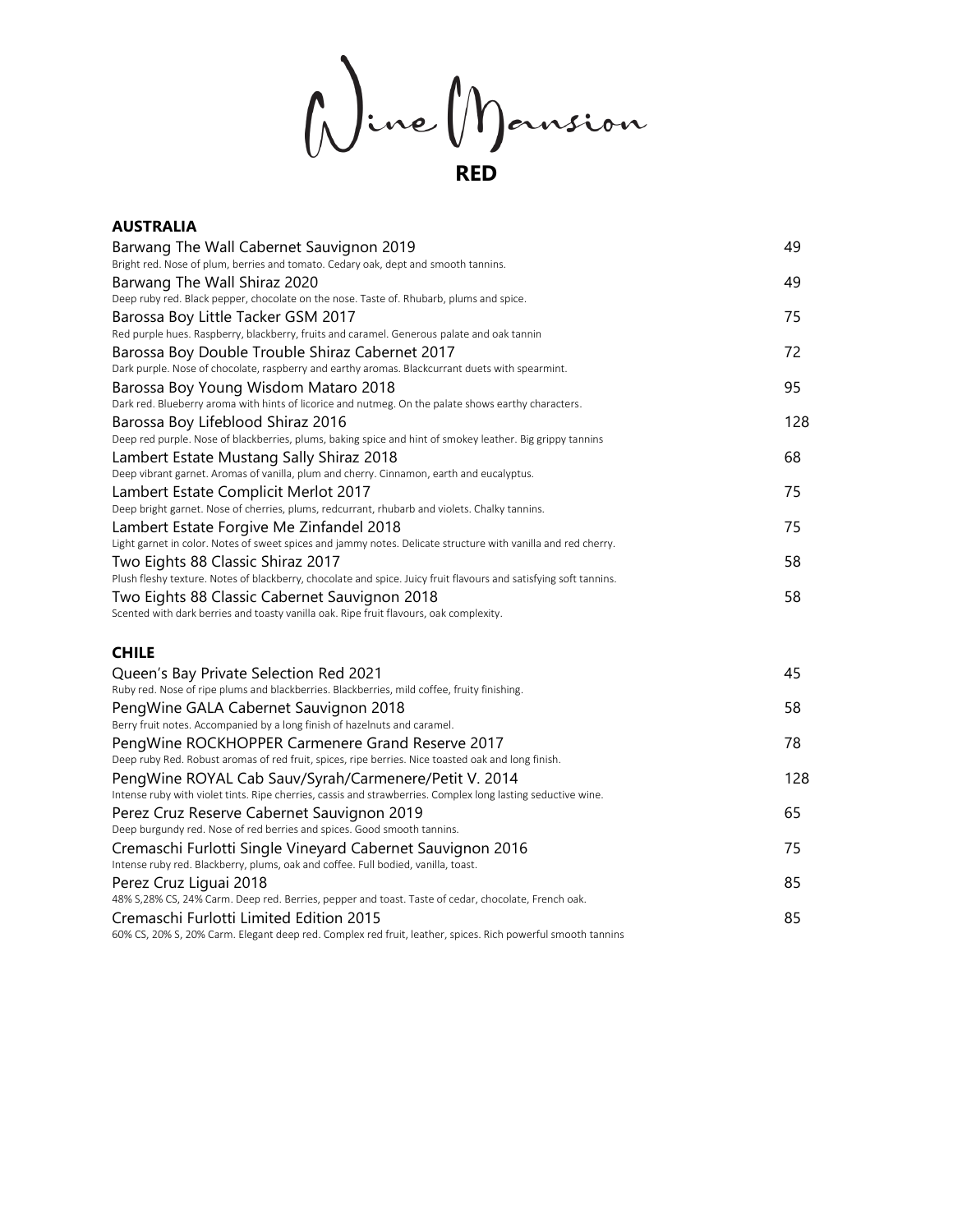**RED**

#### **ARGENTINA**

| Chacabuco Malbec 2021                                                                               | 55. |
|-----------------------------------------------------------------------------------------------------|-----|
| Dark red. Nose of plum, mint, raspberry, plums and cassis                                           |     |
| Chacabuco Cabernet Sauvignon 2021                                                                   | 55. |
| Deep ruby with purplish hues. Red, blackberries and pepper. Wild solid, full and fleshy.            |     |
| Los Haroldos Estate Bonarda 2017                                                                    | 68  |
| Intense ruby red with violet hues. Strawberry, blackberries and cassis. Round and smooth finish.    |     |
| Los Haroldos Reserva de Familia Malbec 2019                                                         | 82. |
| Deep red with purplish hues. Minty nose with red berries and oak. Balanced, volume and long finish. |     |

### **FRANCE**

| Les Portes De Bordeaux Rouge 2020<br>Blend of Merlot, CS, CF & Petit V. Dark purple. Notes of blackcurrant, licorice, tobacco. Smooth and dry.                                                                                              | 55  |
|---------------------------------------------------------------------------------------------------------------------------------------------------------------------------------------------------------------------------------------------|-----|
| Chateau Darzac Bordeaux Superieur Rouge 2018<br>Blend of Merlot, CF, CS & Malbec. Dark garnet. Notes of raspberry, spice and oak. Solid round and balanced.                                                                                 | 65  |
| Chateau Lassalle Graves 2016                                                                                                                                                                                                                | 72  |
| Blend of CS & Merlot. Deep ruby red. Nose of roast and black fruits. Generous, elegant tannins.<br>Chateau Meyre Rouge Haut Medoc 2015                                                                                                      | 92  |
| Blend of CS, Merlot, CF & Petit V. Dark purple. Blackberry and ripe strawberry. Fruity jam,<br>Vieux Chateau Brun Pomerol 2017<br>Blend of Merlot & CF. Dark purple. Aromas of red and black fruits. Supple round tannins. Elegantly woody. | 115 |
| Domaine Bois de Laborde Lalande de Pomerol 2012<br>Dark purple. Nose of cinnamon and clove with ripe fruits. Mouth is round, velvety with light wood.                                                                                       | 78  |
| L'Espirit De Barberousse St Emilion Grand Cru 2016<br>Blend of Merlot, CF & CS. Dark purple. Nose of chocolate, cream and blackberry. Pleasant tannins.                                                                                     | 138 |
| Marcelle De Changey Cotes De Beaune Burgundy 2018<br>Attractive red. Crush forest fruits, strawberries. Firm tannins, great structure.                                                                                                      | 98  |
| Marcelle De Changey Clos de Magny Cote de Nuits Burgundy 2018<br>Cherry color. Integrated wood, rich, cherries, spicy red plum. Medium, light, smooth tannins.                                                                              | 118 |
| Marcelle De Changey Sous La Cabotte Savigny Les Beaune Burgundy 2017<br>Deep cherry purple. Both red and black fruits, slightly tannic, elegance roundness.                                                                                 | 145 |
| Marcelle De Changey Pernand Vergelesses 1er Cru Burgundy 2017<br>Intense ruby, Strawberry, raspberry and violet. Meaty, fleshy and robust.                                                                                                  | 170 |
| Marcelle De Changey Les Chaumes Corton Grand Cru 2018<br>Deep red. Powerful, verging nose and spices. Gras, candid fruits, good acidity with complexity.                                                                                    | 380 |
| Domaine de Sarabelle Le Saint Andre Braucol Gaillac 2020<br>100% Braucol. Red fruits, aromatic plants, green pepper, underwood and smoked vanilla.                                                                                          | 78  |
| Domaine de Sarabelle Syrah Gaillac 2020<br>Complex aromas with beautiful color. This well structured wine has soft tannins and long finish.                                                                                                 | 68  |
| Chateau St Sernin Malbec de Calcaire Cahors 2016<br>Blend of Malbec & Merlot. Complex nose with fresh fruits, kirsh, cinnamon and chocolate. Intense and long balanced wine.                                                                | 75  |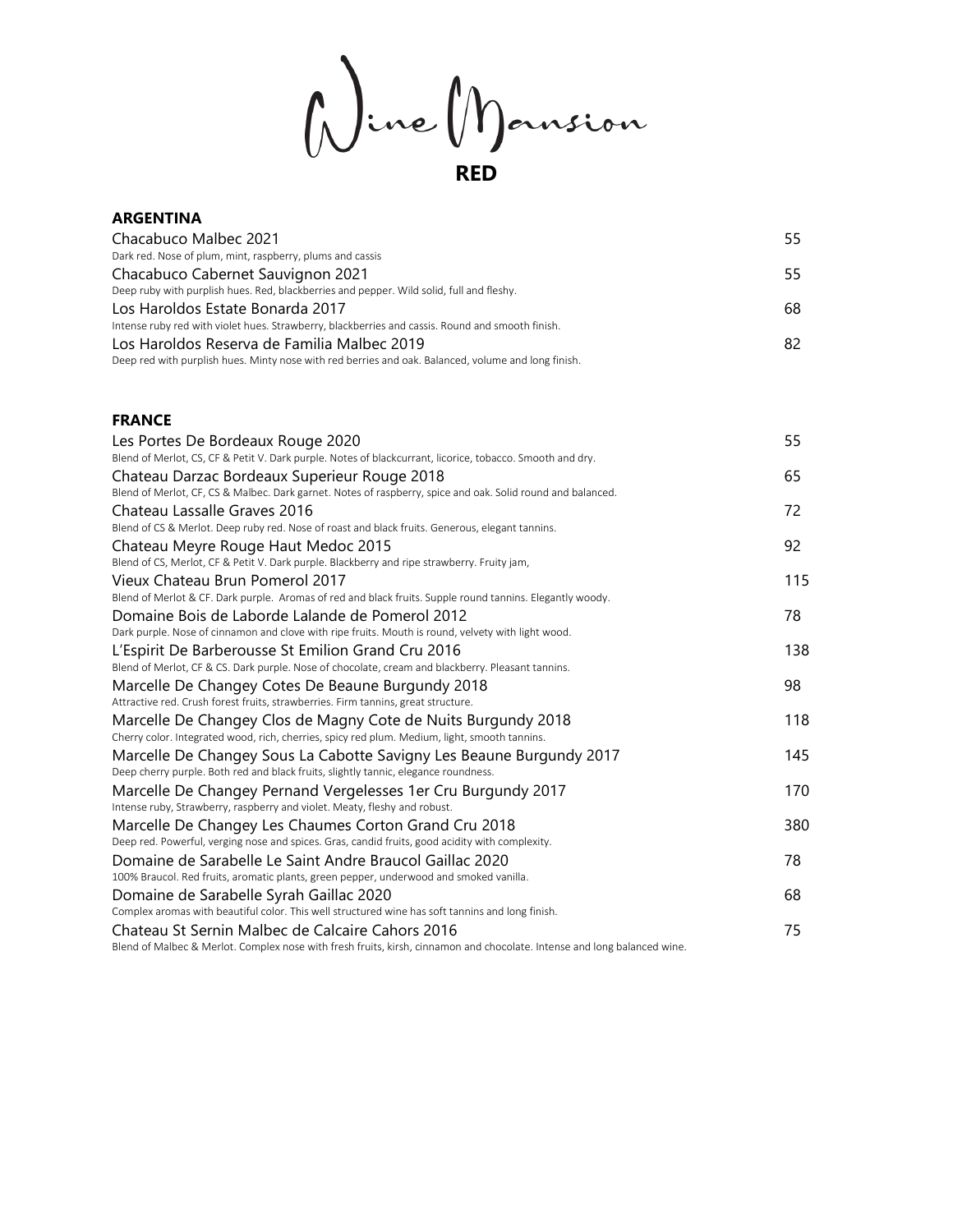**RED**

| Chateau St Sernin Cuvee Mirliflore Rouge Cahors 2020<br>100% Segalin. Aromas of fresh red fruits mixed with spices. Well balanced with soft side fine liveliness.          | 55 |
|----------------------------------------------------------------------------------------------------------------------------------------------------------------------------|----|
| Domaine St Roch Panier de Fruits Rhone Valley 2020<br>Blend of Marselan, Merlot & CS. Red fruits, blueberries and pomegranate. Light and easy.                             | 58 |
| Domaine St Rouge Cuvee Des Cotes Ventoux 2020<br>Blend of Grenache & Cinsault. Fine and delicate on the nose. Red anneals, currants and cherries. Silky tannins.           | 72 |
| Cave Rousset Le Jas Rouge Provence 2019<br>Blend of Grenache, Carignan, Cinsault & CS. Sweet woody nose, brioche and butter. Good roundness.                               | 78 |
| Domaine Gentile Patrimonio Rouge Corse 2019<br>Niellucciu. Woody and spicy character. Aromas of red fruits and freshness also allow it to be appreciated young.            | 88 |
| Pierre Dupond La Renjardiere CDR Rouge Rhone Valley 2018<br>Blend of GSM & Carignan. Ruby red. Aromas of red fruit, raspberry & blackberry with notes of pepper and spice. | 72 |
| Domaine de la Garodiere Morgon Burgundy 2017<br>100% Gamay Noir. Bright red. Fruity and lightly woody notes. Fresh raspberry, black currant and mineral notes.             | 85 |

### **ITALY**

| Icolombi Sangiovese IGT Tuscany 2019<br>Ruby red. Ripe red fruits, cherries, strawberry. Medium bodied, peppery and elegant. | 59  |
|------------------------------------------------------------------------------------------------------------------------------|-----|
| Cantine Di Ora Amicone Rosso IGT Veneto 2018                                                                                 | 68  |
| Ruby red. Vinous, raspberry, blackberry. Full bodied, soft, velvety spicy and chocolate.                                     |     |
| Masso Antico Primitivo Salento IGT Puglia 2019                                                                               | 72  |
| Ruby red. Complex red fruits, jammy and spicy notes. Full bodied, cherries with minerals.                                    |     |
| Brunilde Di Menzione Shiraz Cabernet DOC Sicily 2019                                                                         | 72  |
| Dark ruby red. Intense cherry and plums on the nose. Full bodied.                                                            |     |
| Brunilde Di Menzione Primitivo Di Manduria DOC Puglia 2020                                                                   | 72  |
| Intense ruby red. Mature red fruits and spicy notes. Delicate well balance and harmonic.                                     |     |
| Gergenti Merlot Nero d'Avola IGT Sicily 2018                                                                                 | 75  |
| Ruby red. Dominants of red fruits. Taste of morello cherries with supple smooth tannins.                                     |     |
| Gergenti Il Vero Terre Siciliane Rosso DOC Sicily 2019                                                                       | 78  |
| Nero d'Avola, Nerello, Frappato. Ruby red. Slight oak, soft red fruits. Elegant and fruity.                                  |     |
| Coppiere Chianti Classico DOCG Tuscany 2016                                                                                  | 78  |
| Deep ruby red. Ripe cherries, red plums, toast. Bright acidity with blackberries.                                            |     |
| Masso Antico Negroamaro Organic IGT Puglia 2019                                                                              | 75  |
| Vivid red color with purple tints. Bouquet of blackberry and pklum. Round and well balance.                                  |     |
| Catine Di Ora Amicone Corvina IGT Veneto 2017                                                                                | 78  |
| Intense ruby red. Fruity bouquet and intense aromas of cherries. Full bodied. AKA Little Amarone.                            |     |
| Casali Del Barone Barberesco DOCG Piedmont 2015                                                                              | 92  |
| Intense red garnet. Hint of red fruit, spicy toasted nuances. Soft tannins                                                   |     |
| Casali Del Barone Barolo DOCG Piedmont 2016                                                                                  | 115 |
| Intense red garnet. Nose of eucalyptus, tobacco and leather. Plums, red fruit jam.                                           |     |
| Diadema Rosso IGT Tuscany 2010                                                                                               | 125 |
| Deep ruby hint of violet. Nose of Chocolate, roast coffee and cinchona. Well balanced and generous                           |     |
|                                                                                                                              |     |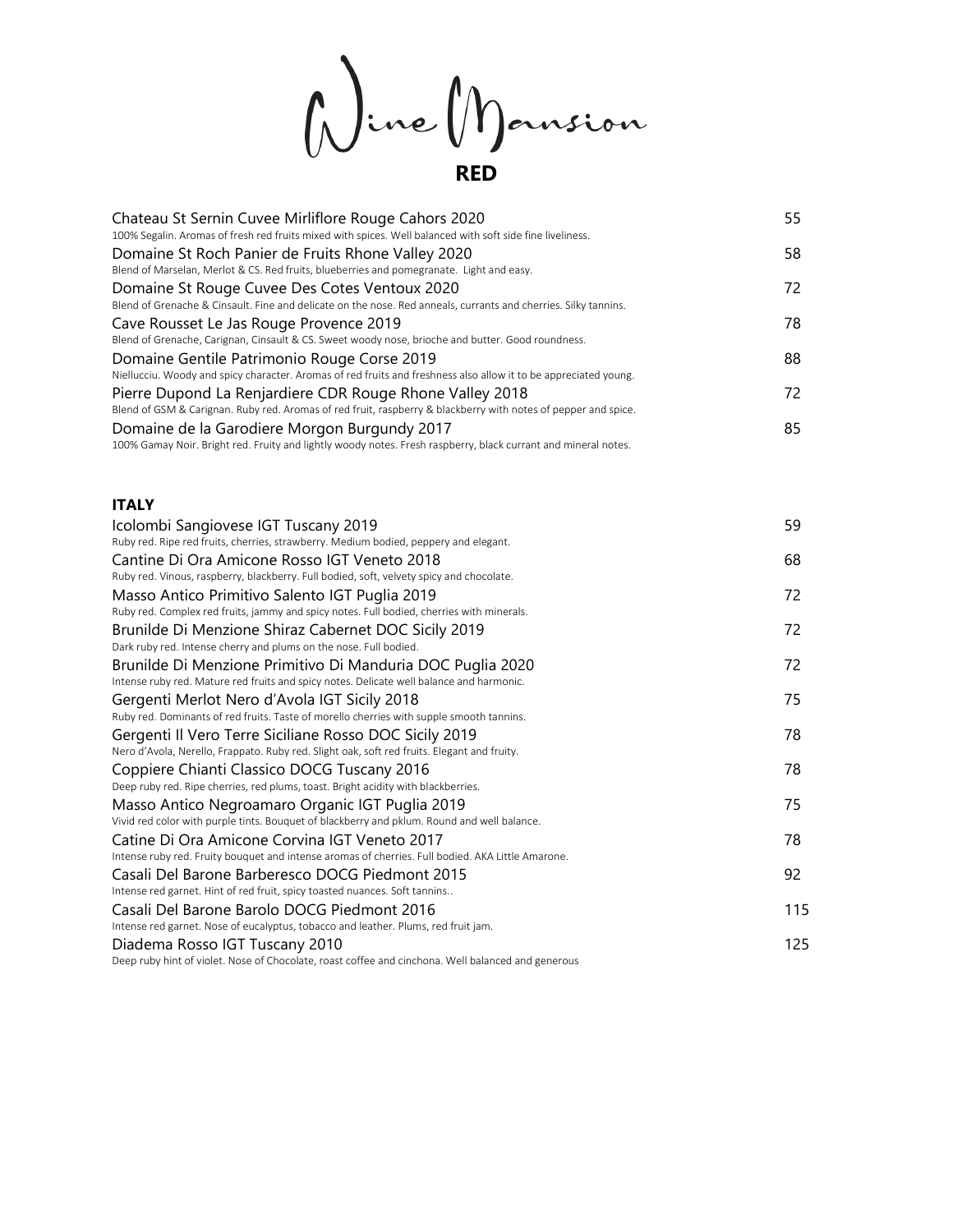**RED**

| Tenute Poggiocaro Brunello Di Montalcino DOCG Tuscany 2016<br>Ruby red. Intense and persistent notes of red fruit. Medium bodied with velvety smooth tannins. | 135 |
|---------------------------------------------------------------------------------------------------------------------------------------------------------------|-----|
| Cantine Di Ora Amarone Della Vapolicela DOCG Veneto 2016                                                                                                      | 168 |
| Intense ruby red. Nose of cherry, morello cherry and vanilla. Exotic ripe fruits with soft tannins.                                                           |     |
| Casali Del Barone 150+1 Barbera Piedmont 2019                                                                                                                 | 75. |
| Intense ruby red with floral scents. Mature red fruit nuances due to the drying grapes. Slightly spicy aftertaste.                                            |     |

#### **NEW ZEALAND**

| Ka Tahi Pinot Noir 2020                                                                   | 78 |
|-------------------------------------------------------------------------------------------|----|
| Clear red. Nose of cherry and plum. Red fruits, strawberries dominant on the palate.      |    |
| Ka Tahi Merlot Malbec 2020                                                                | 78 |
| Rich red color. Notes of blackcurrants, spice and plums, complex black fruits.            |    |
| Ka Tahi Syrah 2020                                                                        | 78 |
| Dark red. Notes of juniper, violets and black fruits. Full ripe berry with silky tannins. |    |

### **NOT YOUR USUAL KIND OF BLEND/WINE**

#### **PORTUGAL**

| Adega De Azueira O Magnanimo D. Joao V Tinto Reserve 2017<br>Alicante Bouschet and Castelao. Native grape of Portugal, Lisboa. Aged in toasted American oak for 12 months.<br>Dark Violet. Nose of black plums, wild berries and spicy aromas, dominant on cream. Aged in cask. Good tannins. |    |
|-----------------------------------------------------------------------------------------------------------------------------------------------------------------------------------------------------------------------------------------------------------------------------------------------|----|
| <b>GEORGIA</b>                                                                                                                                                                                                                                                                                |    |
| Schuchmann Saperavi Red Dry 2019                                                                                                                                                                                                                                                              | 85 |
| 100% Saperavi. Sourced from Napareuli region. Juvenescent ruby in color, with aromas of red fruit and hints of oak.                                                                                                                                                                           |    |
| The acidity and tannins are well integrated in this full bodied wine which has a great maturing potential.                                                                                                                                                                                    |    |
| <b>SPAIN</b>                                                                                                                                                                                                                                                                                  |    |
| PASO a PASO Blanco Castilla VDLT 2019                                                                                                                                                                                                                                                         | 62 |
| Blend of Macabeo and Verdejo. Beautiful bright lemon color with greenish reflections. Revealing floral notes and                                                                                                                                                                              |    |
| Mature ripe fruit aromas. Fresh in the mouth with crisp acidity and slight sweetness.                                                                                                                                                                                                         |    |
| PASO a PASO Tinto Castilla CDLT 2019                                                                                                                                                                                                                                                          | 62 |
| 100% Tempranillo. MLF Red in steel vats. Intense ruby color. Aromas of mature red fruit, fresh in the mouth with                                                                                                                                                                              |    |
| Lively tannins but mature enough to give a sweet pleasant sensation in the mouth.                                                                                                                                                                                                             |    |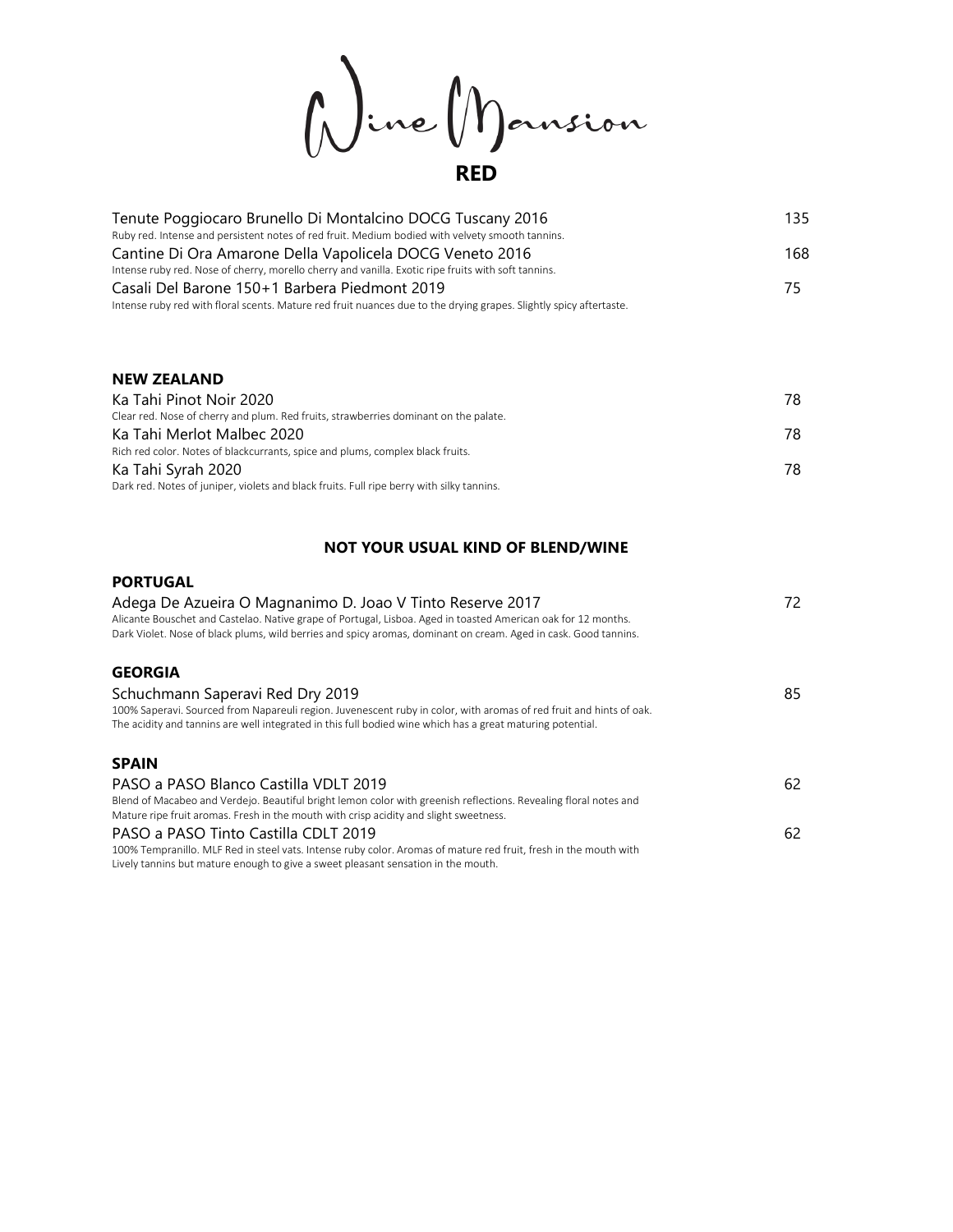**BUBBLIES**

| Gancia Romina Lychee Italy                                             | 59  |
|------------------------------------------------------------------------|-----|
| Gancia Prosecco Italy                                                  | 52  |
| Gancia Rose Brut Italy                                                 | 59  |
| Gancia Metodo 18 Months Rose Italy                                     | 98  |
| Veuve Aufray Brut Champagne France                                     | 98  |
| Cattier Brut Icone Champagne France                                    | 105 |
| Moet & Chandon Imperial Brut Champagne France                          | 112 |
| Veuve Clicquot Brut Champagne France                                   | 118 |
| Louis Roederer Cristal 2012                                            | 388 |
| Please enquire with our staff for other variants of Premium Champagne. |     |

## **BY GLASS OR ON TAP**

|                          | HН | <b>NH</b> |
|--------------------------|----|-----------|
| House Wine Red / White   | b  |           |
| House Sparkling Wine     | я  |           |
| House Spirits            |    |           |
| House Single Malt Whisky |    | 18        |

## **HARD LIQUOR**

| Vodka                     |     |
|---------------------------|-----|
| GIRL Lychee Vodka France  | 108 |
| Smirnoff Red Vodka UK     | -98 |
| Absolut Blue Vodka Sweden | 108 |

### **GIN**

| Zafiro Premium Gin Spain                | 108 |
|-----------------------------------------|-----|
| Zafiro Premium Strawberry Gin Spain     | 108 |
| Bombay Sapphire Gin England             | 128 |
| Hendrick's Gin Sctoland                 | 158 |
| Suntory Roku Gin Japan                  | 168 |
| Whitley Neil Original Gin England       | 188 |
| Whitley Neil Ginger Rhubarb Gin England | 188 |